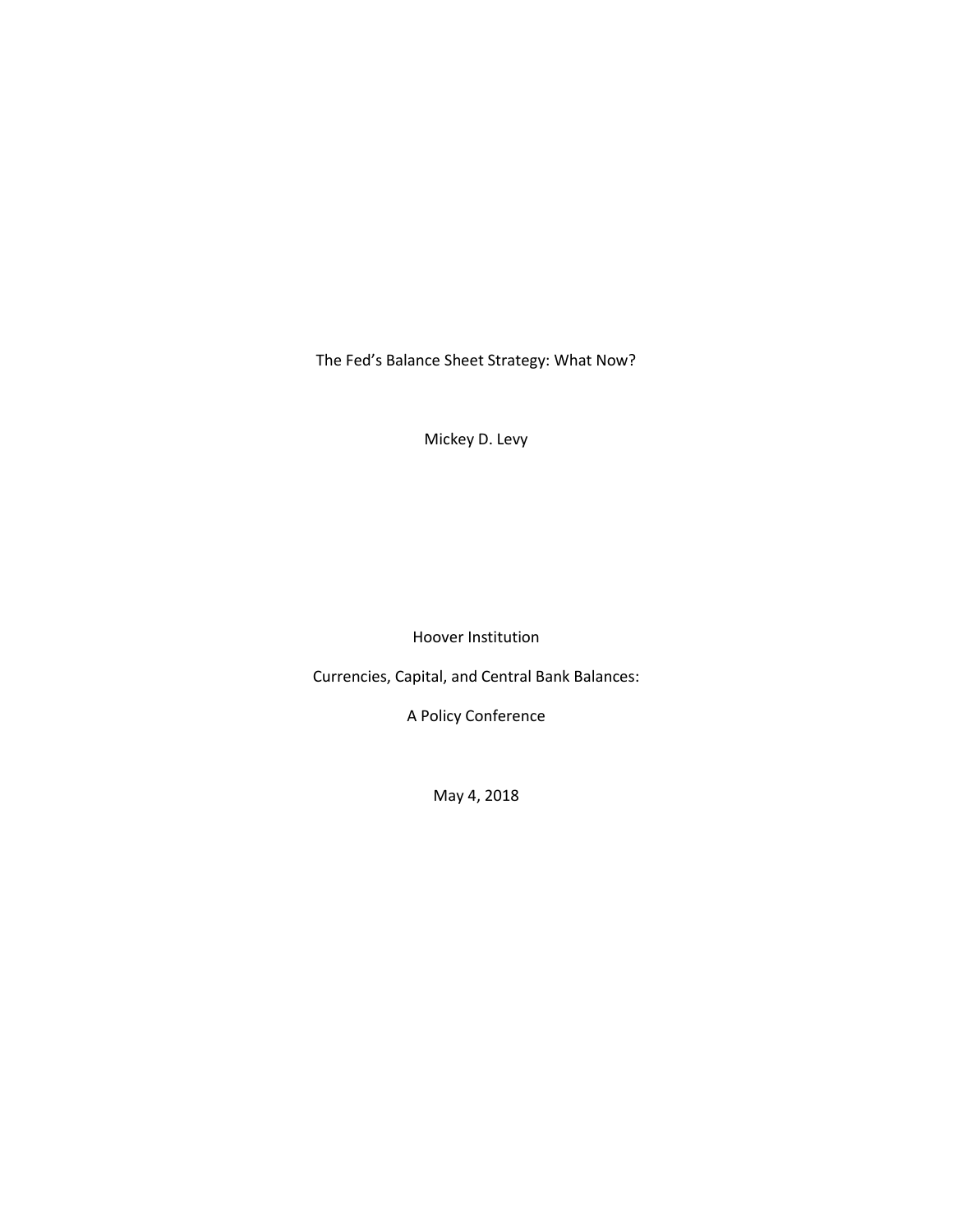#### **The Fed's Balance Sheet Strategy: What Now?**

Mickey D. Levy\* May 4, 2018

Since the Fed's unconventional, emergency purchases of mortgage-backed securities and Treasuries at the height of the severe financial crisis in November 2008, the Fed's perception about a dramatically enlarged balance sheet has evolved towards believing that it is conventional and normal. The Fed's expanded scope of monetary policy has been supported by its over-estimation of the benefits of its QE asset purchases and its under-estimation of the economic and political risks of maintaining an outsized balance sheet. The Fed's exposure to Congress's dysfunctional budget and fiscal policy making in the face of mounting government debt and debt service costs is particularly concerning.

The Fed's emergency measures helped end the financial crisis and lift the economy from recession. After financial markets had normalized and economic growth had become self-sustaining, the Fed's QEs had a different purpose—to stimulate faster growth and improve labor markets.

While QEIII, the Fed's low policy rates, forward guidance and reinvestment policy clearly stimulated financial markets, and labor markets improved, there is scant evidence that economic growth was stimulated. Nevertheless, the Fed takes credit for the improved labor markets and now favors maintaining an oversized balance sheet.

So what began as an unprecedented response to the most severe financial crisis in generations has evolved into what is now perceived to be normal and conventional. But neither description is appropriate.

The Fed's current intention--to gradually reduce its Treasury and MBS holdings but indefinitely maintain an enlarged balance sheet, including MBS, with sizable excess reserves--involves new procedures for conducting monetary policy that are simply more complex than are needed for the Fed to achieve its mandate, and they extend the Fed's footprint in financial markets more than is necessary.

\*Chief Economist of Berenberg Capital Markets, LLC for the Americas and Asia. The author thanks Michael Bordo, Marvin Goodfriend, Charles Plosser and Scott Richard for their suggestions and discussions. The views expressed in this paper are the author's own and do not necessarily reflect those of Berenberg Capital Markets, LLC.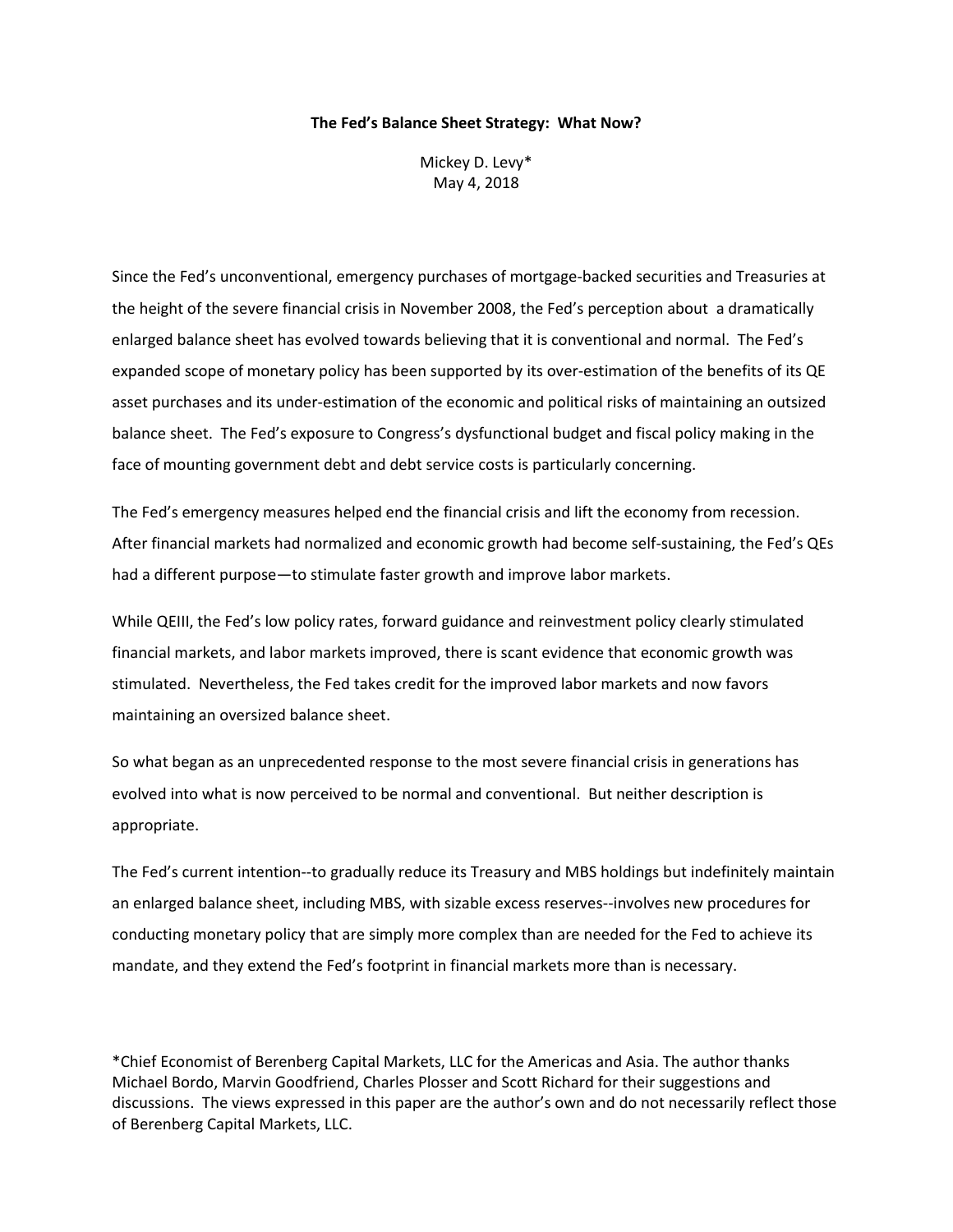The Fed should reset its strategy to rules-based guidelines for conducting monetary policy during extended normal times and move back towards its historic procedures that proved efficient in all but extreme circumstances, and also establish a framework that would allow emergency monetary policies during abnormal economic or financial stress. The Fed should fully unwind its MBS holdings and reduce its balance sheet consistent with modest amounts of excess reserves. This would allow the Fed to gradually unwind its ON RRP program and re-establish the historic "corridor system" of managing the Fed funds rate.

#### **QE and the balance sheet expansion: purposes, effects and perspectives**

In a speech on December 1, 2008, Fed Chairman Bernanke commented that the Fed's purchases of \$600 billion of GSE debt and MBS initiated in November 2008 were extraordinary, unconventional steps, and stated that "To avoid inflation in the long run and to allow short-term interest rates ultimately to return to normal levels, the Fed balance sheet would eventually have to be brought back to a more sustainable level. The FOMC will ensure that this is done in a timely way." (Bernanke, 2008)

A month later, prior to the Fed's announced additional purchases of \$750 billion agency debt and MBS plus \$300 billion of Treasury securities in March 2009, Bernanke emphasized that the Fed's asset purchases involved emergency "credit easing" that "focuses on the mix of loans and securities that it holds and on how this composition of assets affects credit conditions for households and businesses." (Bernanke, 2009). He set out an exit strategy: "A significant shrinking of the balance sheet can be accomplished relatively quickly" such that "the Federal Reserve will be able to return to its traditional means of making monetary policy—namely, by setting a target for the federal funds rate."

**From crisis management to stimulating labor markets**. The Fed and Bernanke ignored his crisis-related instructions. Following the QEII purchases of \$600 billion of Treasuries and maturity extensions through Operation Twist, at the Jackson Hole Symposium in August 2012 Bernanke outlined the rationale of the Fed's forthcoming QEIII and forward guidance, concluding that "the Federal Reserve will provide additional policy accommodation as needed to promote a stronger economic recovery and sustained improvement in labor market conditions." (Bernanke, 2012).

Bernanke cited research suggesting that the Fed's QEI and QEII asset purchases lowered 10-year Treasury bond yields by an estimated 80-120 basis points and that "a study using the Board's FRB/US model of the economy found that, as of 2012, the first two rounds of LSAPs may have raised the level of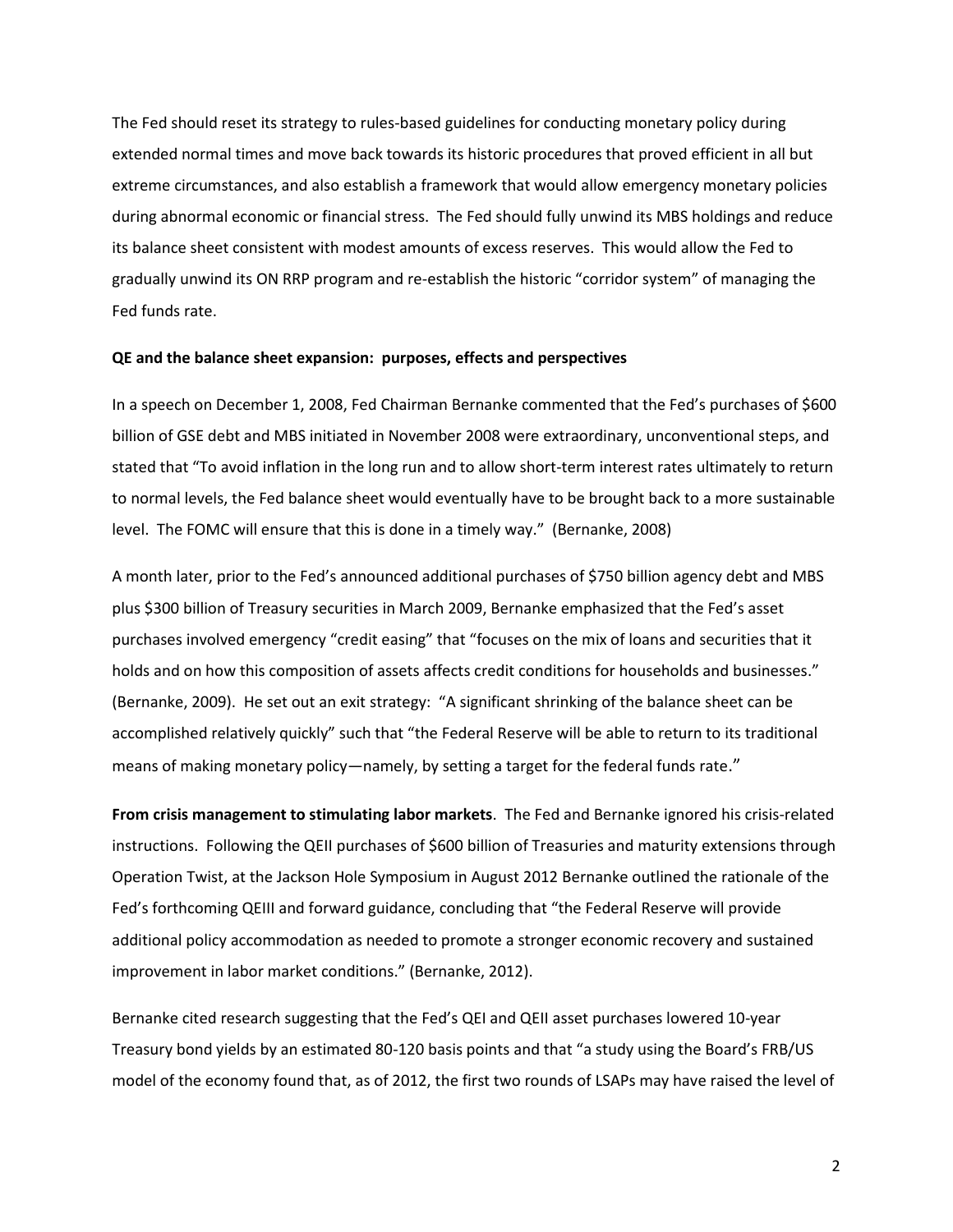output by almost 3 percent and increase private payroll employment by more than 2 million jobs, relative to what otherwise would have occurred."

While the Fed's estimates of the benefits of QEI in stabilizing financial markets and lifting employment from what would have occurred otherwise seem valid, it over-estimated the effectiveness of QEII. QEI was a successful response to financial crisis and had a much larger interest rate impact than QEII. Estimates of the impacts of QEI and QEII should be unbundled. **Importantly,** *the Fed board staff's estimates of the impacts of the QEs on GDP and employment that Bernanke cited were based on simulations of the FRB/US model that significantly over-estimated actual growth over the period, which resulted in over-estimates of job gains.* It is noteworthy that the Fed's forecasting track record during 2010-2016 was notably poorer than during pre-crisis periods (Levy, 2018).

QEIII was an open-ended commitment by the Fed to purchase \$40 billion per month of agency MBS until the labor markets improved "substantially." In December 2012, the Fed raised its total monthly purchases under QEIII to \$85 billion with additional monthly purchases of \$45 billion of longer-dated Treasuries that would be continued after Operation Twist concluded.

Financial markets thrived during QEIII but the economic responses were muted. Stock markets (and real estate values) rose sharply, bond yields stayed low and risky assets appreciated. But nominal and real GDP did *not* accelerate during the four years after QEIII began as the Fed expanded its balance sheet to \$4.5 trillion and reinvested maturing assets to maintain that level. Nominal and real GDP growth averaged 3.6 percent and 2.1 percent, respectively. Most strikingly, business investment did not respond as expected to the lower real costs of capital. The economic impacts of QEIII and subsequent reinvestment policy were significantly overstated and raise a lot of questions.

During this period, the Fed Board's staff and the FOMC significantly over-estimated real GDP growth (Table 1 and Chart 1). Actual real GDP growth in 2013 matched the Fed's forecasts but fell decidedly below the Board staff's and FOMC's forecasts (SEPs) in 2014 and 2015. Actual growth also fell below the FOMC's forecast in 2016.

The disconnect between the economy and the Fed's unprecedented monetary ease deserves closer scrutiny, and more research on the factors that inhibited growth would clarify issues. Financial regulations and sustained low rates have been identified as sources that have constrained bank lending and harmed the monetary transmission channels (Calomiris, 2017). Low business confidence, driven in

3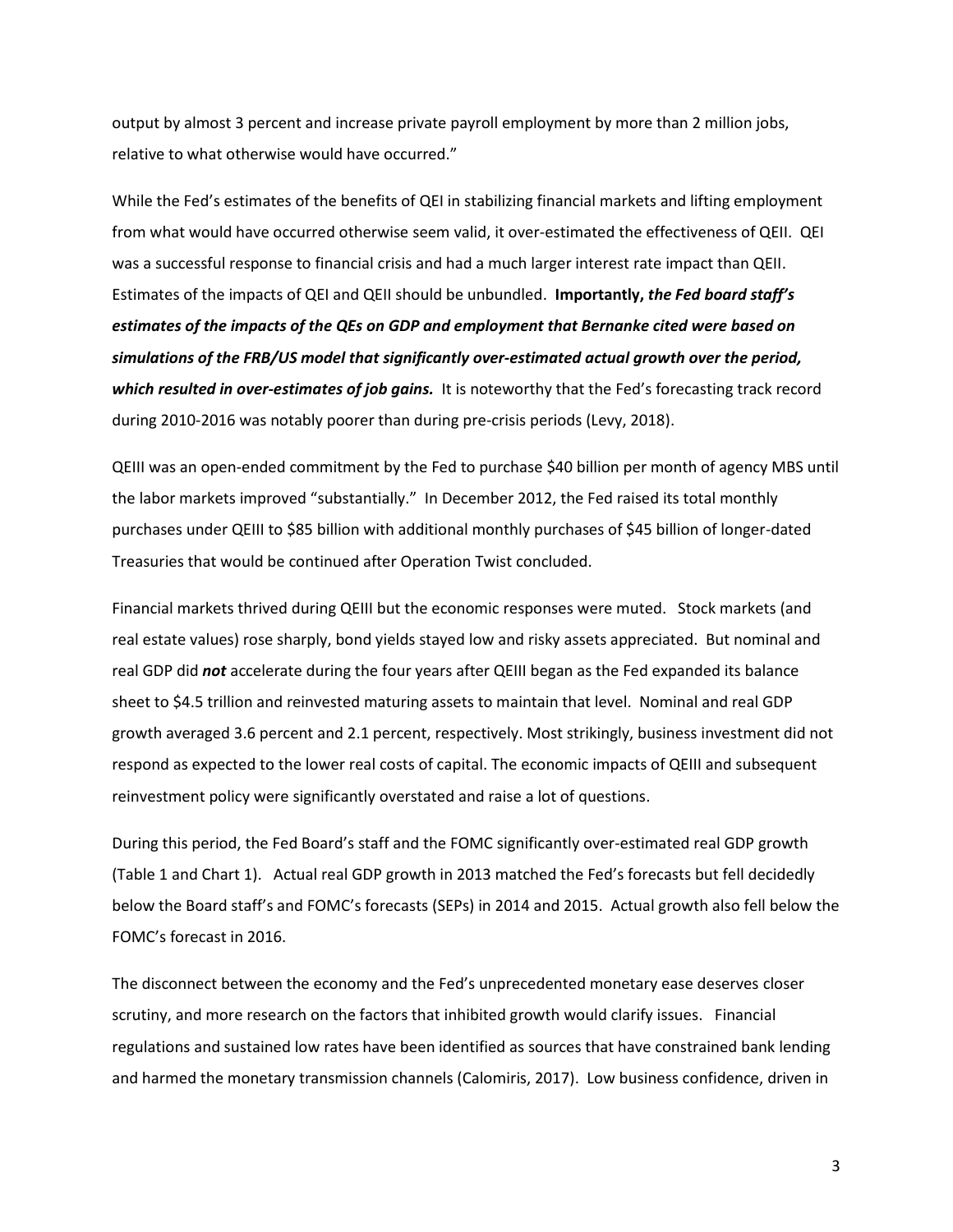part by the growing web of burdensome government regulations in an array of non-financial sectors likely explains some constraint on growth, but more research is needed (Levy, 2018).

The Fed's typical rationale for its QEs has relied on three themes: 1) if it had not taken the steps that it did, the financial crisis and economic contraction would have been magnitudes worse, 2) normalizing monetary policy any quicker risked throwing the economy back into recession and 3) with inflation generally below 2 percent, the Fed was appropriately pursuing its dual mandate. The first rationale makes sense for QEI, but it is frequently used inappropriately to rationalize QEIII and the Fed's subsequent reinvestment policy. The Fed's excessive worries about rising rates ignore history that shows clearly that once economic expansions unfold following accommodative countercyclical monetary policy, normalizing interest rates and higher bond yields do not harm economic activity.

My assessment is that 1) if the Fed had not undertaken QEIII, economic and labor market performance would have been very similar to what actually occurred and 2) if QEIII had actually stimulated the economy as the Fed had forecast, inflation and interest rates would have risen significantly faster. Of course, the Fed's view of history is different, but its assessment should receive close scrutiny in light of the persistent gap between the Fed's FRB-US model's forecasts and actual outcomes. A deeper and more reliable understanding of how unconventional monetary policy affects economic performance when the economy and financial markets are functioning normally would be very instructive.

**The Fed's fears of jarring financial markets**. Concerns that the economy was fragile and the Fed's excessive fears of jarring financial markets clearly drove monetary policy. These fears were accentuated by the Taper Tantrum, a surprising 100 basis point rise in bond yields triggered when Bernanke suggested in May 2013 that the Fed would eventually need to reduce its asset purchases. The Fed responded with its strategy of extending reinvestment of all maturing assets until well after it began increasing interest rates. As several Fed members noted in 2014, not reinvesting maturing assets would "send the wrong signal to markets."

It is noteworthy that the unanticipated sharp rise in bond yields during the Taper Tantrum had a negligible impact on GDP growth--temporarily weaker housing activity was offset by strength in other domestic purchases--and bond yields actually receded when the Fed tapered QEIII between late 2013 and September 2014. These observations suggest that the actual Fed balance sheet flows were less important to markets than earlier fears, and that the economic impact of changes in interest rates depends crucially on the thrust of monetary policy, which remained easy during this period. They also

4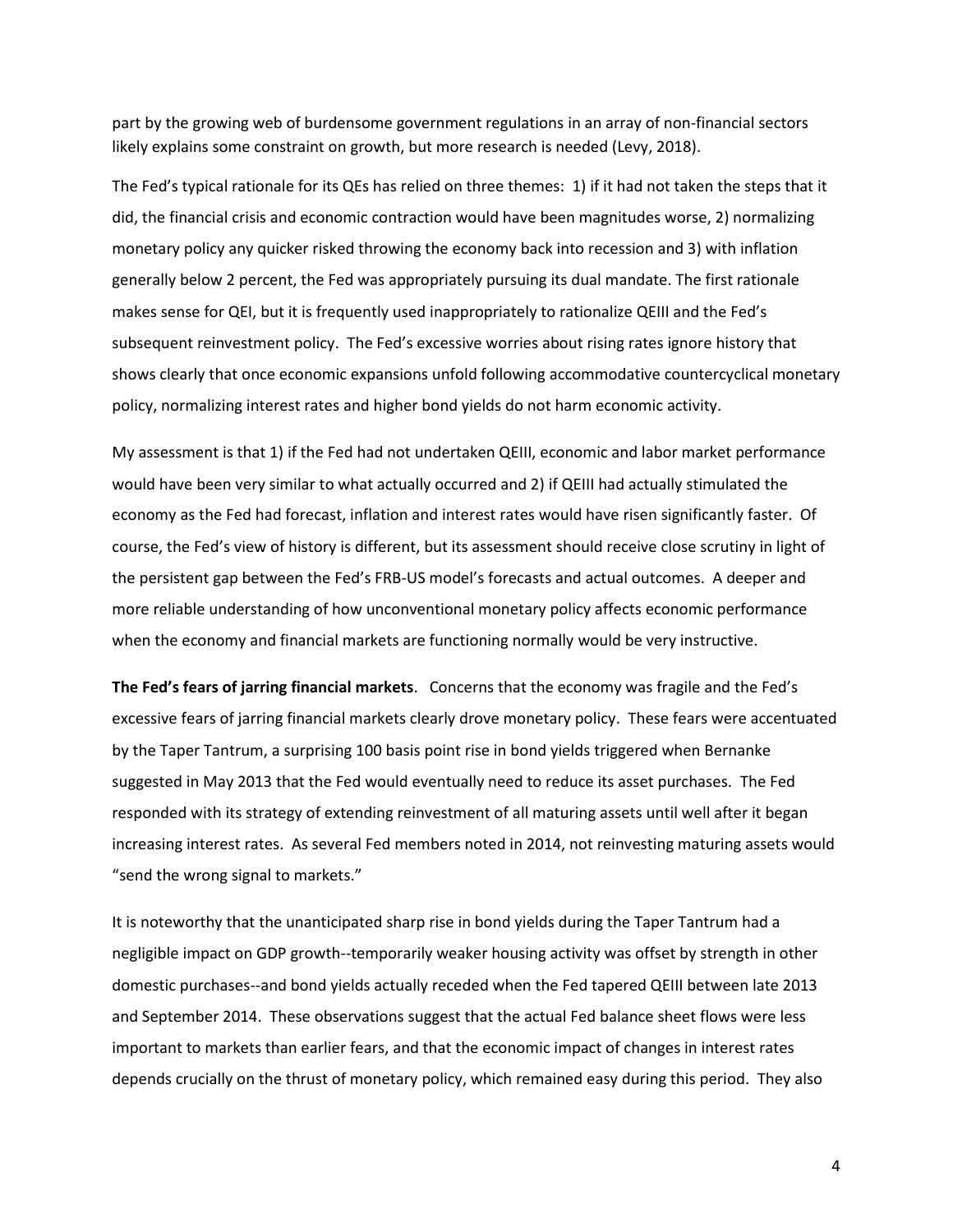suggest that the economic implications of "announcement effect" studies must be considered in context, and the Fed's excessive concerns about market reactions to what it does and says are excessive.

The Fed's peak balance sheet grew to \$4.5 trillion, comprising the world's largest holdings of US Treasury securities (various maturities) and MBS (mostly long-dated) financed largely by short-dated borrowings from commercial banks. This seemed to serve little economic purpose, other than satisfying the Fed's fears of jarring financial markets. The Fed's holdings contributed to low bond yields and mortgage rates, and elevated the prices of stocks and real estate. The low interest rates encouraged reliance on debt and also encouraged risk-taking. But economic growth continued to disappoint through 2016.

Confidence jumped beginning in early 2017 and the economy gained momentum, even as the Fed gradually raised rates and announced and began its gradual balance sheet unwind. Bond yields have risen modestly since December 2017, but that likely reflects the strengthening economy rather than the minor amount of non-reinvestment by the Fed.

## **The Fed's current unwinding strategy and political economy risks**

The Fed's official "Addendum to the Policy Normalization Principles and Plans" issued June 14, 2017 established a schedule for passive runoffs of Treasury securities and MBS and stated its intention is to maintain a balance sheet "larger than before the crisis", but the Fed has left unclear its ultimate balance sheet strategy. Projections of the Fed's holdings based on the schedule in the Fed's Addendum are shown in Charts 2-3. Note that the Fed's MBS holdings are projected to rise as a share of its total portfolio (Chart 4).

Around the same time, Fed Governor Jerome Powell commented following a speech to the Economic Club of New York that "It's hard to see the balance sheet getting below a range of \$2.5-\$3 trillion." (Powell, 2017). With \$1.5 trillion of currency, this would imply \$1 trillion of excess reserves. Powell's statements favoring the current "floor system" of managing the Fed's policy rate rather than the market-based "corridor" procedure used before the financial crisis reveal his preference to maintain ample excess reserves in the banking system and pay interest on excess reserves (IOER). Based on the Fed's schedule, the Fed's balance sheet would fall to \$2.5 trillion in early 2021; at that time, the Fed would hold approximately \$1 trillion of MBS.

5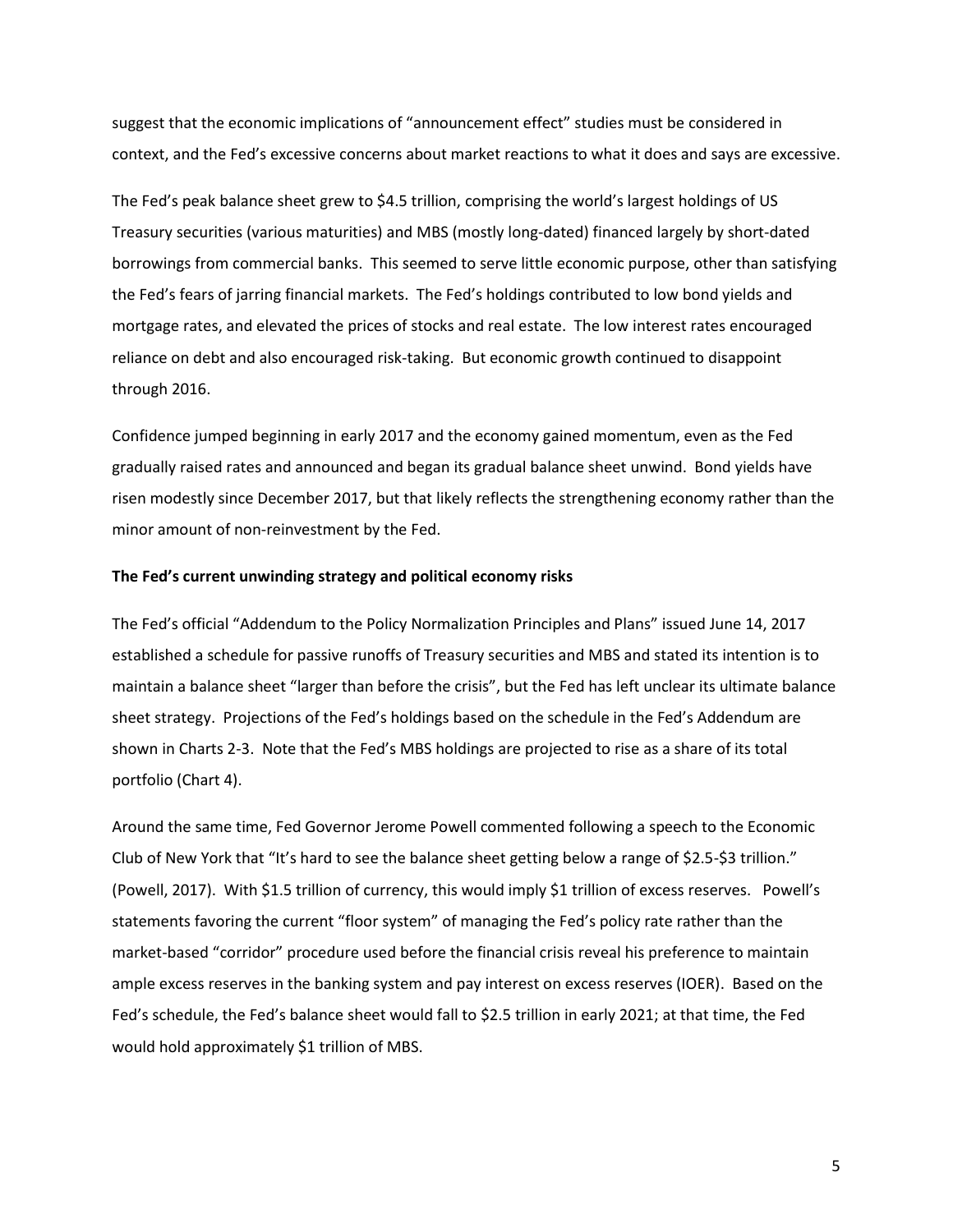My assessment is that the potential risks to the Fed's credibility and independence overwhelm any possible benefits of maintaining an enlarged balance sheet as contingency planning for infrequent financial emergencies.

**The Fed's MBS holdings: they should be fully unwound**. There is no justification for the Fed's sustained holding of MBS, and the Fed should adjust its strategy to move toward an all-Treasury portfolio. The Fed should not be involved in credit allocation that favors housing over other sectors years after the mortgage market has fully repaired. Policies affecting credit allocation should be left to fiscal policy and regulators, and the Fed should stay away from the politics of housing policy and credit subsidies.

At some point in the future, natural amortization of principle and expected pay downs of the Fed's MBS portfolio may rise to and exceed the unwind caps (amortization and pay down models are required to make such estimates). If that happens, in order to limit the runoff in its MBS portfolio to its established schedule, the Fed may need to increase its MBS purchases. This makes little sense.

The Fed's reticence to unwind its MBS holdings is likely driven by concerns about mortgage rates. Estimates suggest that fully unwinding its MBS holdings may widen the MBS-Treasury yield spread by roughly 50 basis points. Although estimates involve uncertainties, such increases from current mortgage rates would not unhinge improvement in the housing market, and would reduce the policyinduced distortions in credit allocation.

### **The costs and benefits of an enlarged balance sheet and changed operating procedures**. An

indefinitely enlarged balance sheet has been identified as a tool for enhancing financial stability and offering safe, liquid assets (Greenwood, Hanson and Stein, 2016), and to facilitate the Fed's role as lender of last resort during financial crises. These arguments stem from the trauma of 2008-2009, and are geared toward a discretionary monetary policy framework that would provide flexibility to respond to rare bouts of financial instability.

Instead, it would be much more efficient to establish rules-based guidelines for the conduct of monetary policy consistent with the Fed's mandate during extended spans of normal economic and financial conditions, and also establish rules and triggers for infrequent emergencies, with sufficient flexibility for the Fed to provide liquidity and serve as lender of last resort. This would reduce the potential risks of maintaining an enlarged balance sheet during normal periods.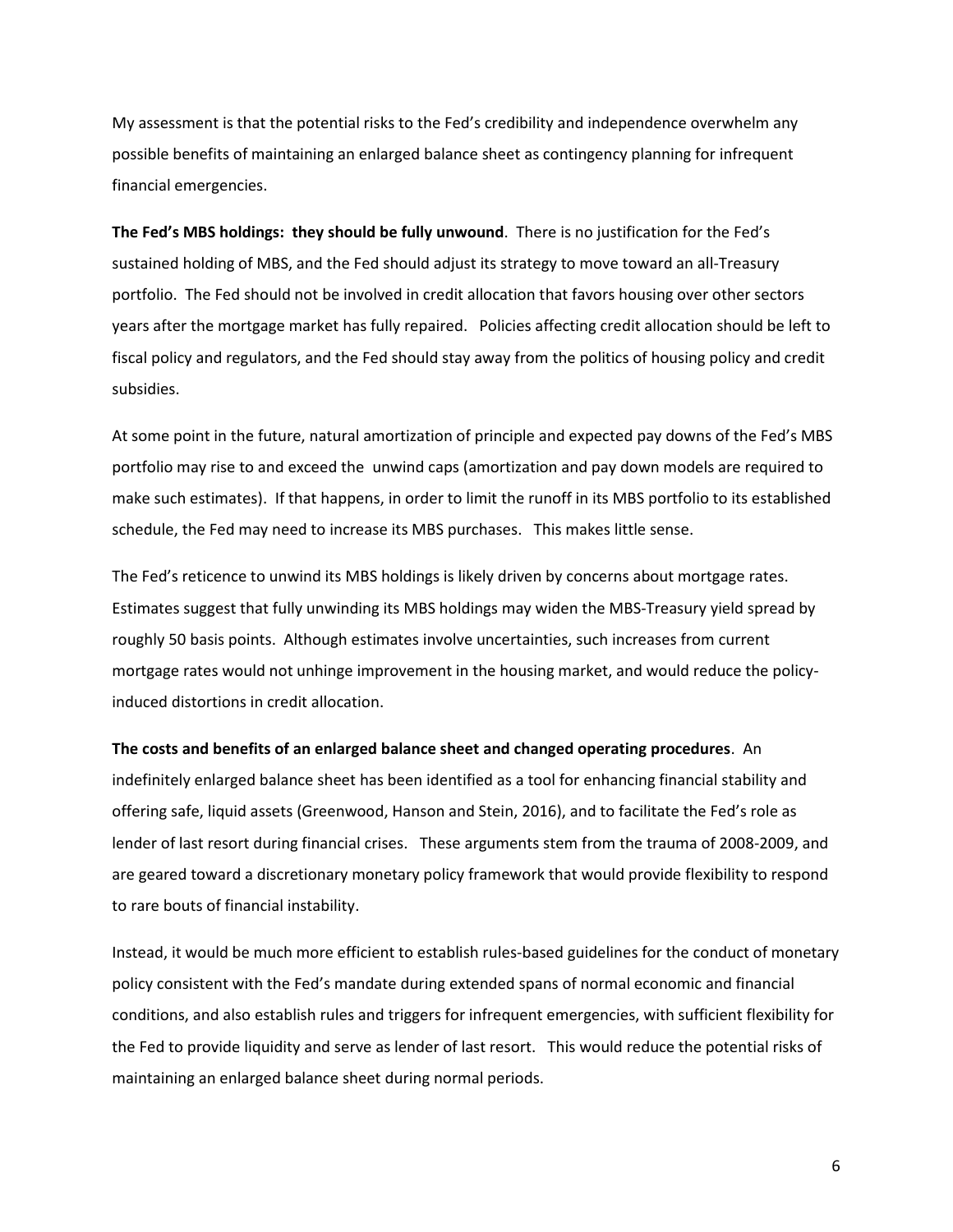Significantly more research is needed. The Fed needs to better understand how maintaining an enlarged large balance sheet affects economic performance and its interaction with interest rate policy, and how the balance sheet fits into the Fed's task of achieving its mandate. This issue may become pressing if future Fed rate increases result in a flatter or even inverted yield curve, which based on history would raise concerns about recession. In this situation my assessment is that economic performance would be better served by more aggressive balance sheet reduction than by more aggressive rate increases.

The Fed has already expressed concern about establishing sufficient flexibility to ease monetary policy in response to the next inevitable downturn. A smaller balance sheet with fewer excess reserves would be a better basis for providing such flexibility and effectiveness under adverse conditions.

**The blurred boundaries between monetary and fiscal policies**. The Fed has been far from transparent about the sensitivity of budget outcomes and fiscal policies to monetary policy, the economic and financial risks of its enlarged balance sheet and how it encourages bad budget practices. The Fed's enlarged balance sheet and the sizable profits it remits to the Treasury are simply too tempting to Congress's fiscal policymakers who now perceive of the Fed as a source of risk-free money. *The Fed should steer monetary policy clear of fiscal policy—and the most effective way of doing so is to shrink its balance sheet.*

During fiscal years 2015-2017, the Fed remitted an average of \$98 billion per year to the Treasury, and along with low interest rates and bond yields, it significantly reduced the government's cash flow deficits. But these gains are likely temporary, and can quickly turn to losses. In 2017, the Congressional Budget Office estimated that a 1 percentage point increase in interest rates would add \$1.6 trillion to budget deficits during 2018-2027 (CBO, 2017). Year-to-date in 2018, both short-term interest rates and 10-year bond yields have averaged above the CBO's projections for all of 2018. The risks described by Marvin Goodfriend in "Monetary Policy as a Carry Trade" are becoming a reality (Goodfriend, 2014).

The CBO's latest budget projections of persistent government deficits, rising debt and even faster increases in net interest outlays are striking (CBO, 2018). The CBO's baseline projections of persistently high budget deficits increase publicly-held debt from 78 percent of GDP in Fiscal Year 2017 to 96 percent in 2028 (up from 35 percent in 2007) and far higher in later years. (The Fed's holdings of Treasuries are counted as publicly-held debt because the Federal Reserve District Banks, which hold the Fed's assets, are capitalized by commercial banks in their districts.) Over the next 10 years, net interest costs are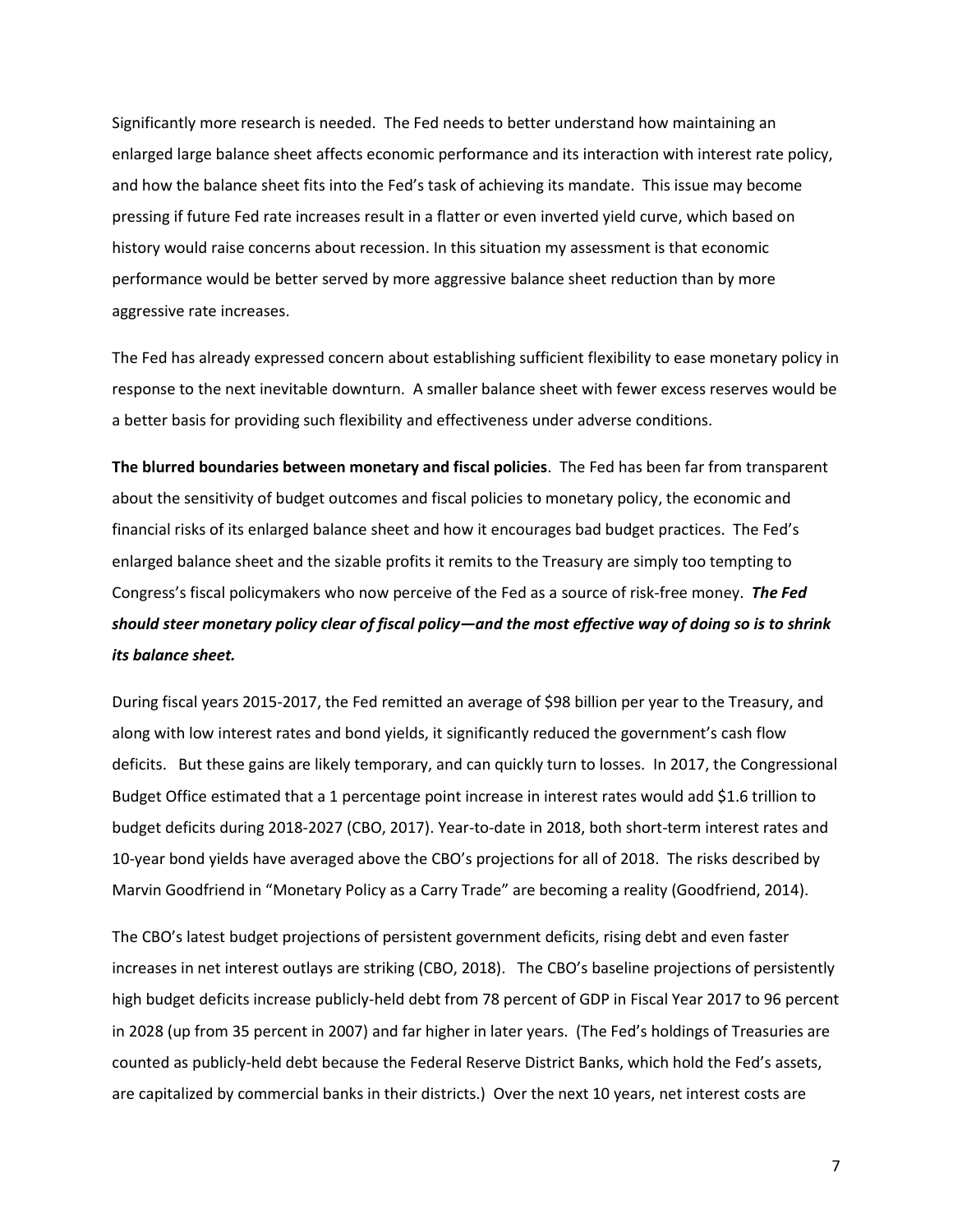projected to rise from \$263 billion to \$915 billion, nearly doubling as a percent of total Federal outlays (from 6.6 percent in 2017 to 13 percent in 2028.)

The potential risks facing the Fed were impressed upon me at a recent Congressional hearing held by the House Financial Services Committee on the interaction between monetary and fiscal policies when Congressman Brad Sherman (D-CA) heaped praise on the Feds' outsized remittances to the Treasury and all of the additional spending they had financed, and then asked the expert witnesses "What would the Fed have to do to double (to \$200 billion) the amount it remits to the Treasury?" (US Congress House Financial Services Committee, July 2017). This question may seem amusing to monetary economists, but the Fed should not take it lightly. The Congress has used the Fed's balance sheet twice to help finance spending legislation—the FAST Act in December 2015 and the Bipartisan Budget Act of 2018 and more intrusions seem likely. As Charles Plosser, former President of the Federal Reserve Bank of Philadelphia, has emphasized, the Fed has no defense against Congressional misuse of its balance sheet (Plosser, 2017).

The Fed's exposure to Congress's fiscal policy deliberations entangles it in Washington pressure politics in unpredictable ways. If things go wrong, the Fed may be blamed. And some of the Fed's operating procedures that it sees as important may draw heavy criticism from Congress that puts its narrow perceptions above sound economics. The Fed's policy of paying IOER is a good example: while the Fed correctly argues paying IOER is a wash on the Treasury's balances, Congress's perception may be driven by other considerations.

In light of all the uncertainties about how an enlarged balance sheet affects economic performance and how it interacts with interest rate policy, and political risks posed by dysfunctional fiscal policy and the mounting debt and debt service costs, the Fed should be more circumspect about the potential risks, and move toward normalizing its balance sheet and operating procedures back to pre-crisis norms.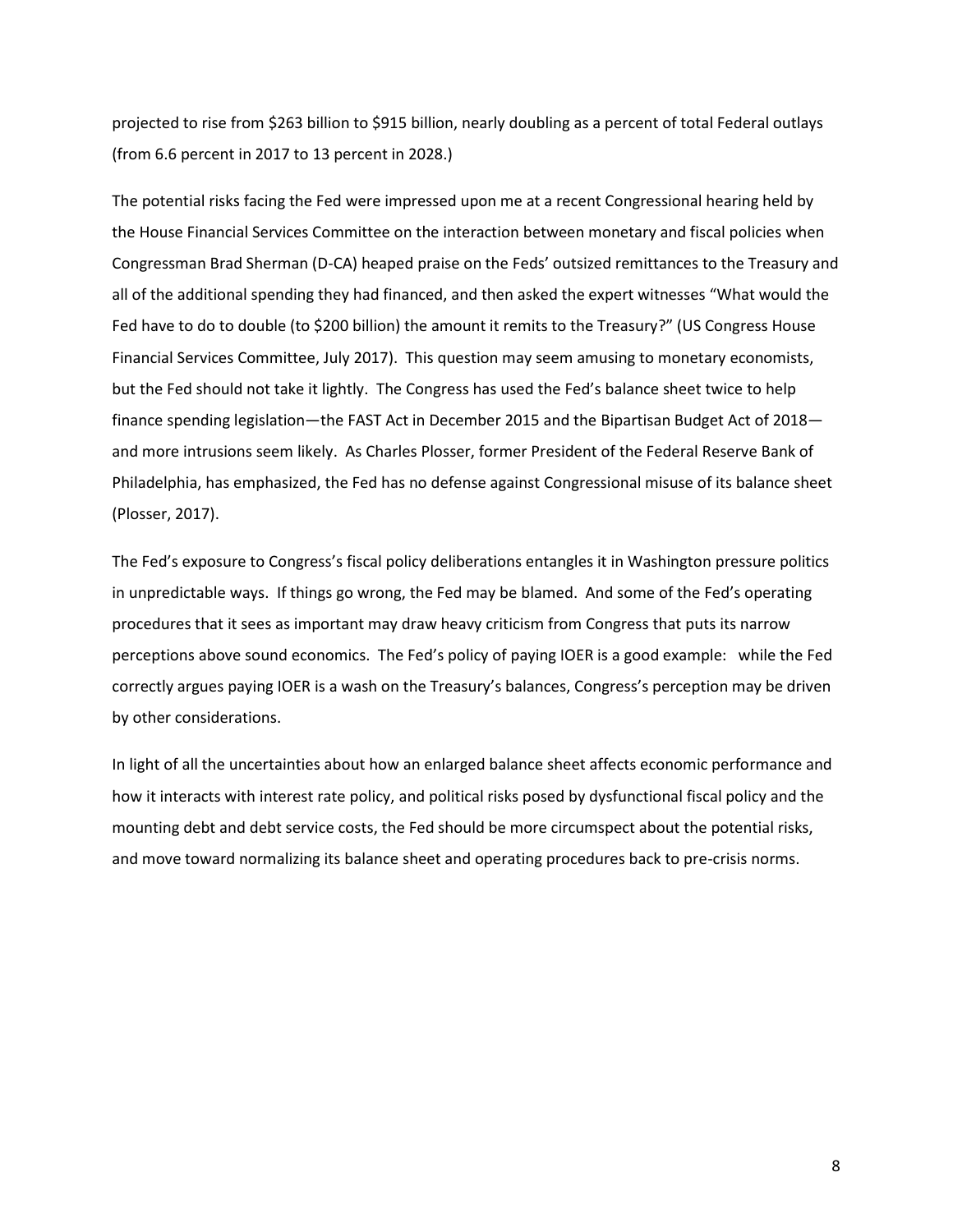|                  |                  | 2010 | 2011 | 2012    | 2013 | 2014 | 2015 | 2016 | 2017 |
|------------------|------------------|------|------|---------|------|------|------|------|------|
| <b>Actual</b>    |                  | 2.7  | 1.7  | 1.3     | 2.7  | 2.7  | 2.0  | 1.8  | 2.6  |
| <b>Forecasts</b> |                  |      |      |         |      |      |      |      |      |
| Q4-09            |                  |      |      |         |      |      |      |      |      |
|                  | <b>Fed Staff</b> | 3.6  |      | 4.5 4.7 | 4.7  | 3.2  |      |      |      |
|                  | FOMC midpoint    | 3.0  | 4.0  | 4.2     |      |      |      |      |      |
| Q4-10            |                  |      |      |         |      |      |      |      |      |
|                  | <b>Fed Staff</b> |      | 3.7  | 4.4     | 4.7  | 4.7  | 3.5  |      |      |
|                  | FOMC midpoint    |      | 3.3  | 4.1     | 4.1  |      |      |      |      |
| Q4-11            |                  |      |      |         |      |      |      |      |      |
|                  | <b>Fed Staff</b> |      |      | 2.3     | 2.5  | 3.4  | 4.2  | 3.7  |      |
|                  | FOMC midpoint    |      |      | 2.7     | 3.3  | 3.5  |      |      |      |
| Q4-12            |                  |      |      |         |      |      |      |      |      |
|                  | <b>Fed Staff</b> |      |      |         | 2.5  | 3.2  | 3.6  | 3.2  | 2.5  |
|                  | FOMC midpoint    |      |      |         | 2.7  | 3.3  | 3.4  |      |      |

**Table 1: Real GDP Growth (yr/yr % chg) - actual, and Fed Staff's and FOMC's forecasts\***

Sources: \*The Staff of the Federal Reserve Board's forecasts are from the Greenbook (2009) and the Tealbook (2010-2012). FOMC's forecasts are based on the Federal Reserve's quarterly Summary of Economic Projections. Real GDP growth forecasts are percent changes from Q4 to Q4.



### **Chart 1: Real GDP - Actual and FOMC Forecasts**

Sources: Federal Reserve Board, Bureau of Economic Analysis, Mickey Levy, "The Fed's Economic Forecasts, Uncertainties and Monetary Policy", Shadow Open Market Committee, March 9, 2018.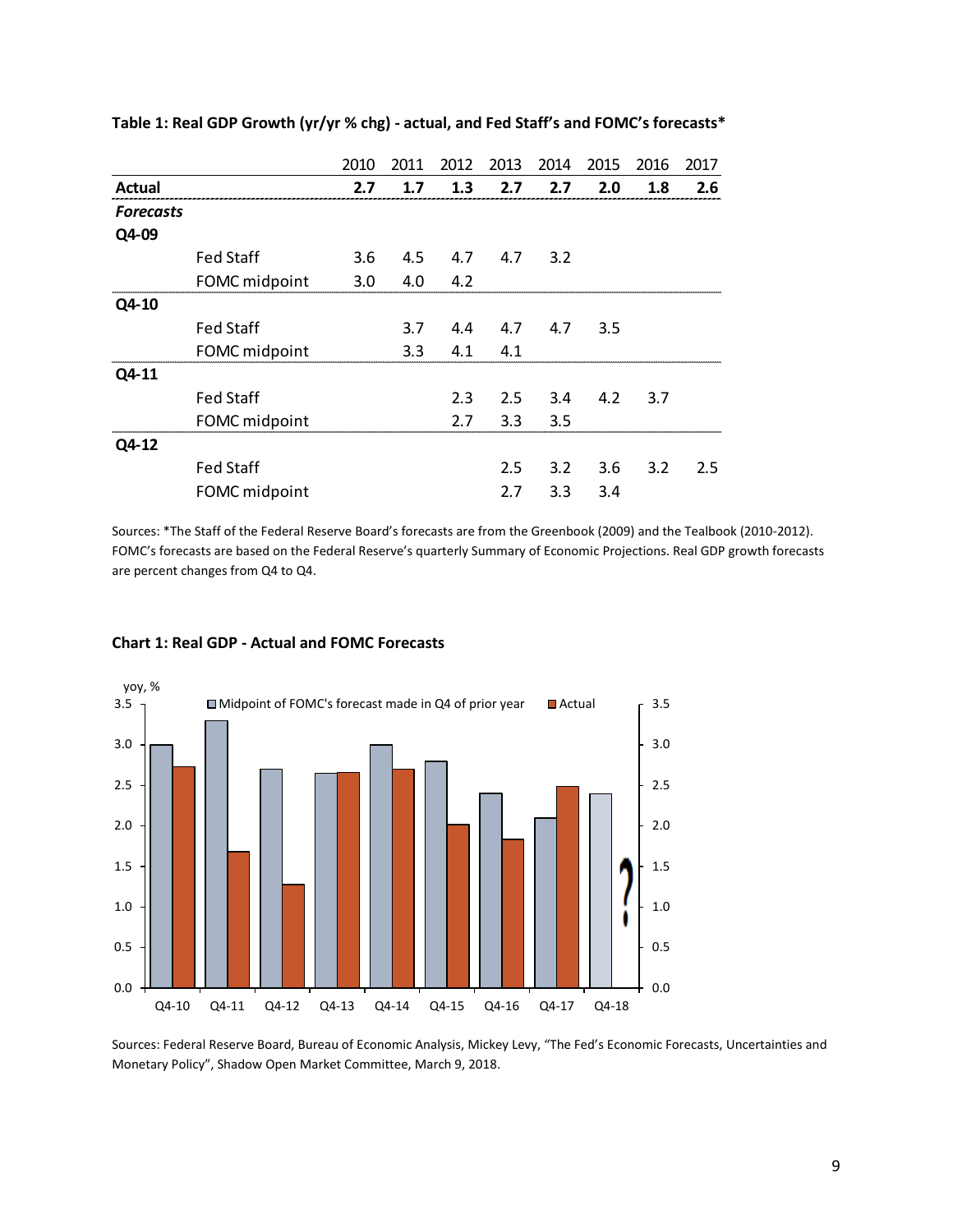

**Chart 2: Projection of the Fed's Total Securities Holdings Based on the Fed's Addendum to the Policy Normalization Principles and Plans of June 14, 2017**

\*Note: Fed's and Powell's indication of low in balance sheet. Sources: Federal Reserve Board and Powell, Jerome, "Thoughts on the Normalization of Monetary Policy", Economic Club of New York, June 1, 2017.

# **Chart 3: Projection of the Fed's UST and MBS Holdings Based on the Fed's Addendum to the Policy Normalization Principles and Plans of June 14, 2017**



\*Note: Fed's and Powell's indication of low in balance sheet. Sources: Federal Reserve Board and Powell, Jerome, "Thoughts on the Normalization of Monetary Policy", Economic Club of New York, June 1, 2017.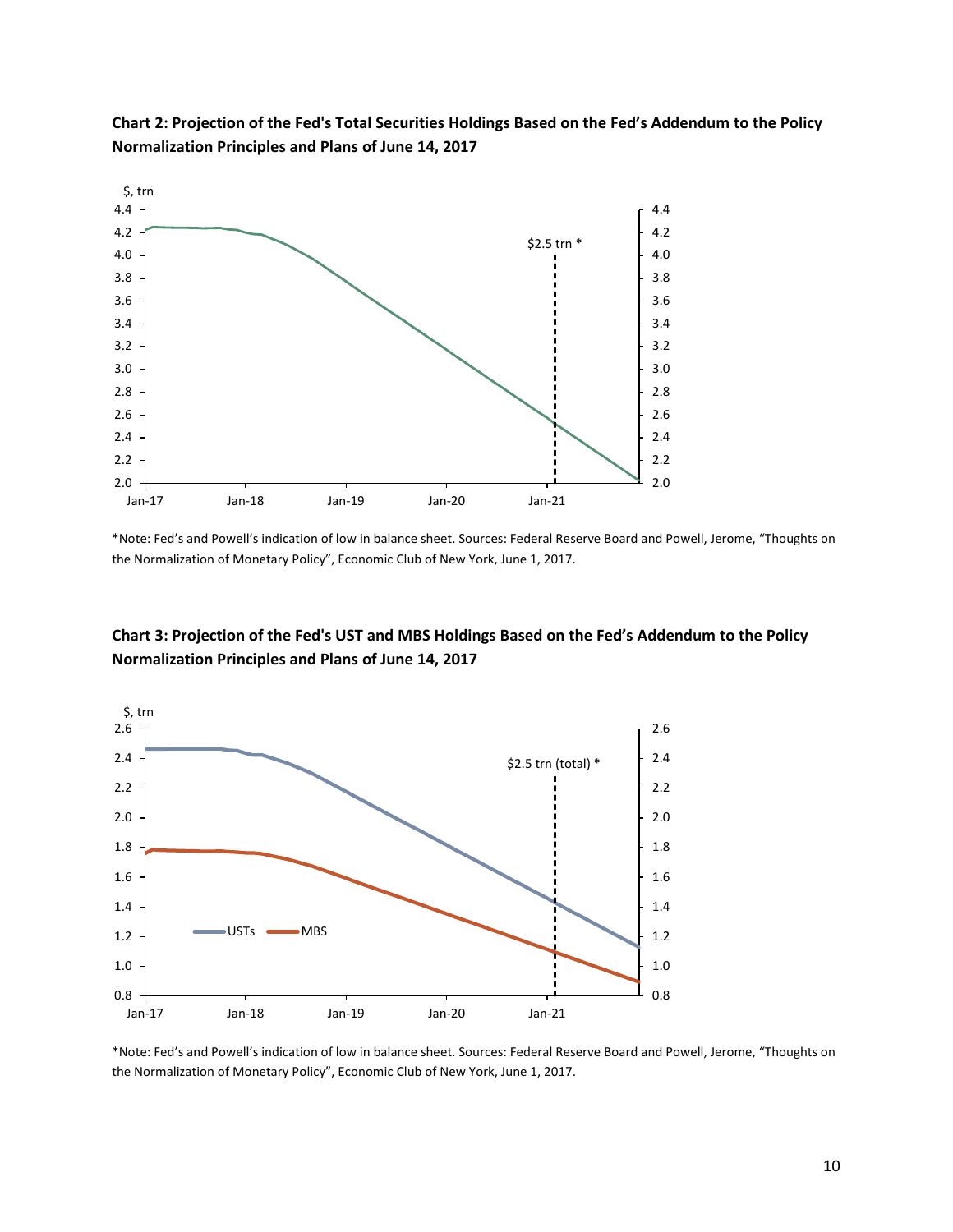

**Chart 4: Projection of the Fed's MBS Holdings as a Share of Total Based on the Fed's Addendum to the Policy Normalization Principles and Plans of June 14, 2017**

Sources: Federal Reserve Board

## **References**

Bernanke, Ben, "Federal Reserve Policies in the Financial Crisis", Greater Austin Chamber of Commerce, December 1, 2008.

Bernanke, Ben, "The Crisis and the Policy Response", London School of Economics, January 13, 2009.

Bernanke, Ben, "Monetary Policy Since the Onset of the Crisis", Federal Reserve Bank of Kansas City Jackson Hole Symposium, August 31, 2012.

Bernanke, Ben, "Should the Fed keep its balance sheet large", Brookings, September 2, 2016.

Bernanke, Ben, "Shrinking the Fed's balance Sheet", Brookings, January 26, 2017.

Board of Governors of the Federal Reserve System, "Addendum to the Policy Normalization Principles and Plans", June 14, 2017.

Calomiris, Charles, "The Microeconomic Perils of Monetary Policy Experiments", Shadow Open Market Committee, October 7, 2016.

Congressional Budget Office, An Update to the Budget and Economic Outlook: 2017 to 2027, June 2017.

Goodfriend, Marvin, "Monetary Policy as a Carry Trade", Shadow Open Market Committee, November 3, 2014.